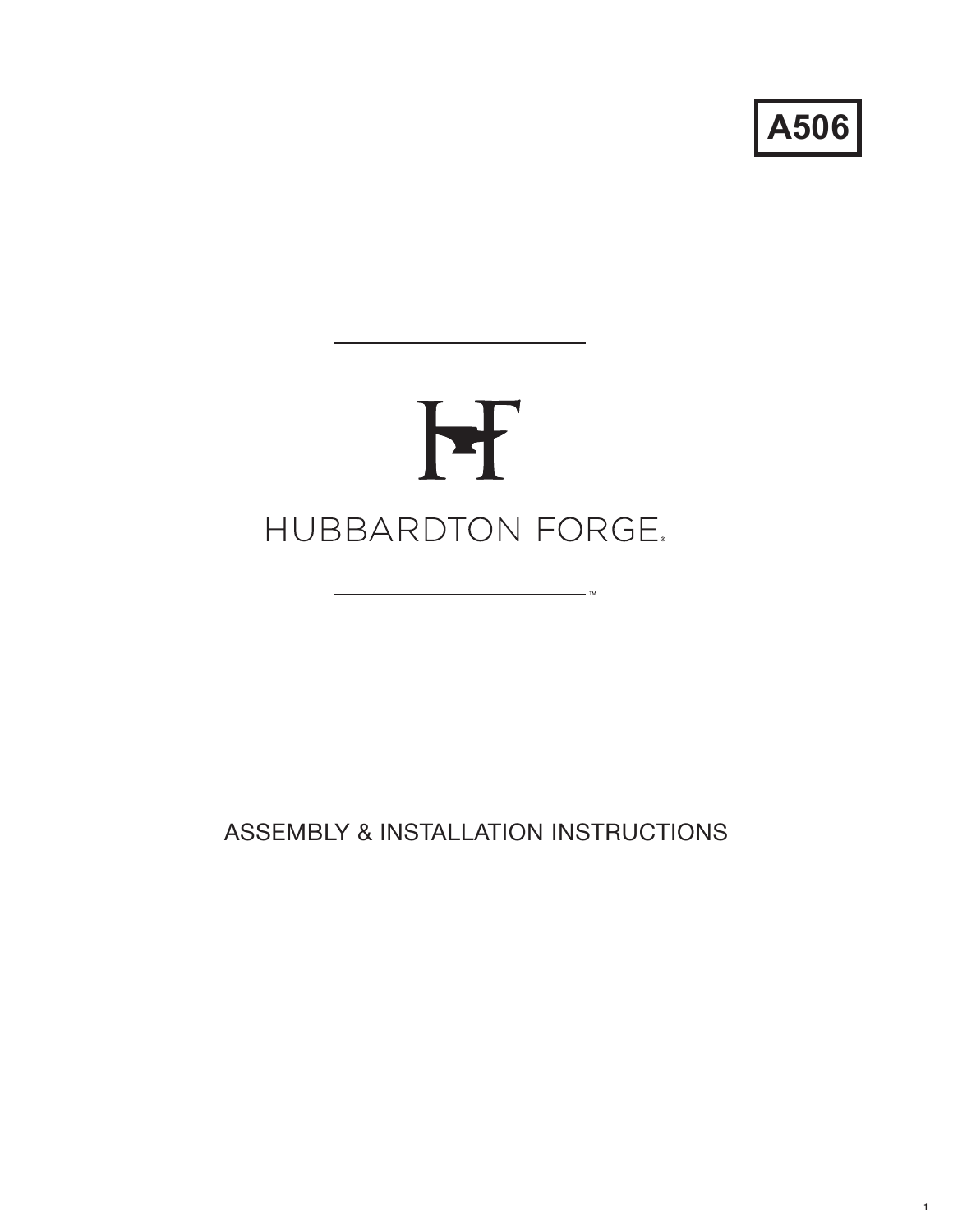# **CONTENTS**



MODERN AMERICAN BLACKSMITHS | FINE, HAND CRAFTED LIGHTING CASTLETON, VERMONT USA | HUBBARDTONFORGE.COM 38990 A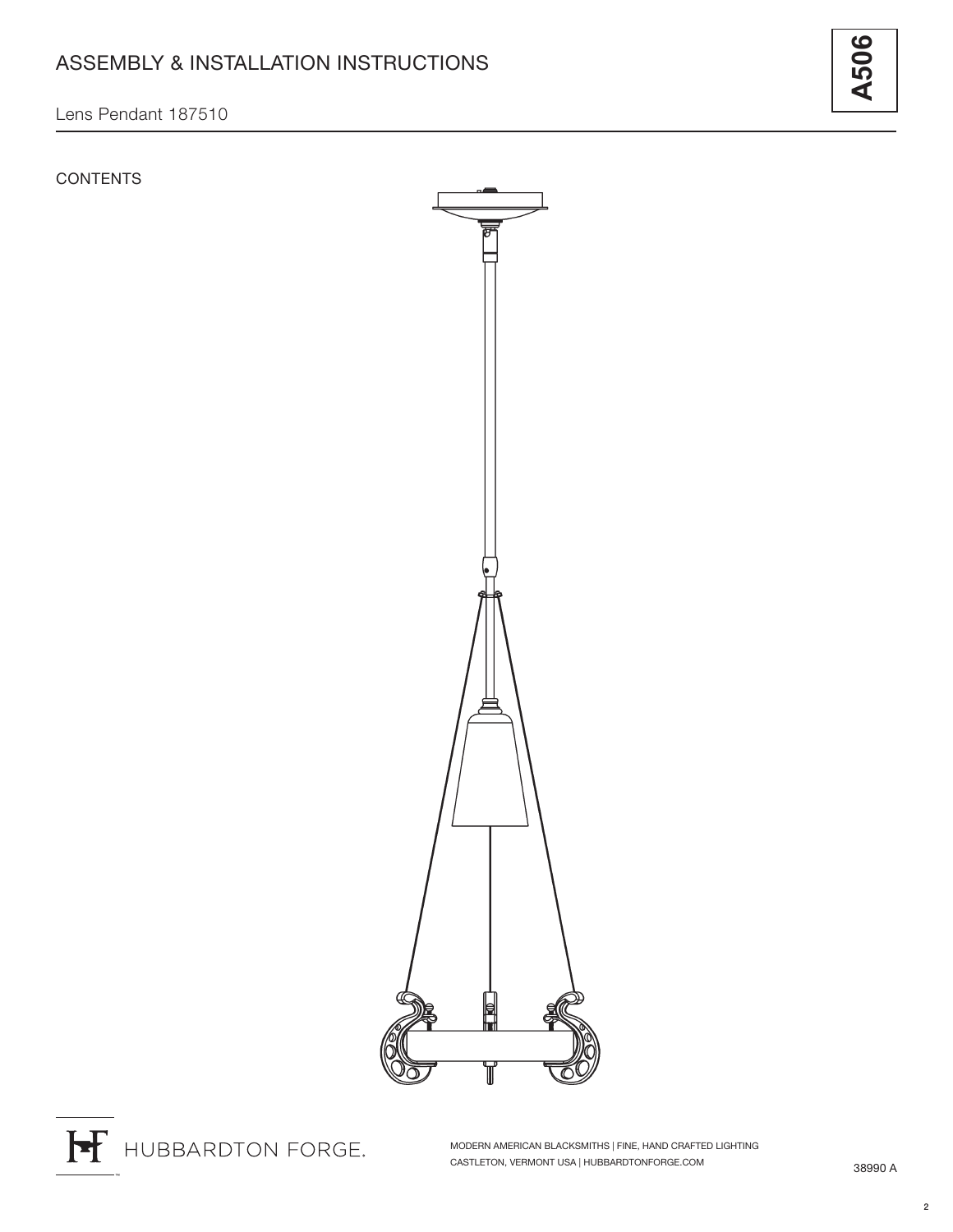# **Component Parts**

- **A Fixture**
- **B Crossbar**
- **C Ground Screw**
- **D Jam Nut**
- **E Canopy**
- **F Canopy Ring**
- **G Canopy Pipe Assembly**
- **I Nipple**
- **J Fixture Pipe**
- **K Clutch**
- **L Set Screw**
- **M Plastic Sleeve**
- **N Tri-washer**
- **O Cable (3)**
- **P Nylon tipped thumb screw (3)**
- **Q Glass**
- **R Clamp (3)**
- **S Bulb (not included)**

3

**A506**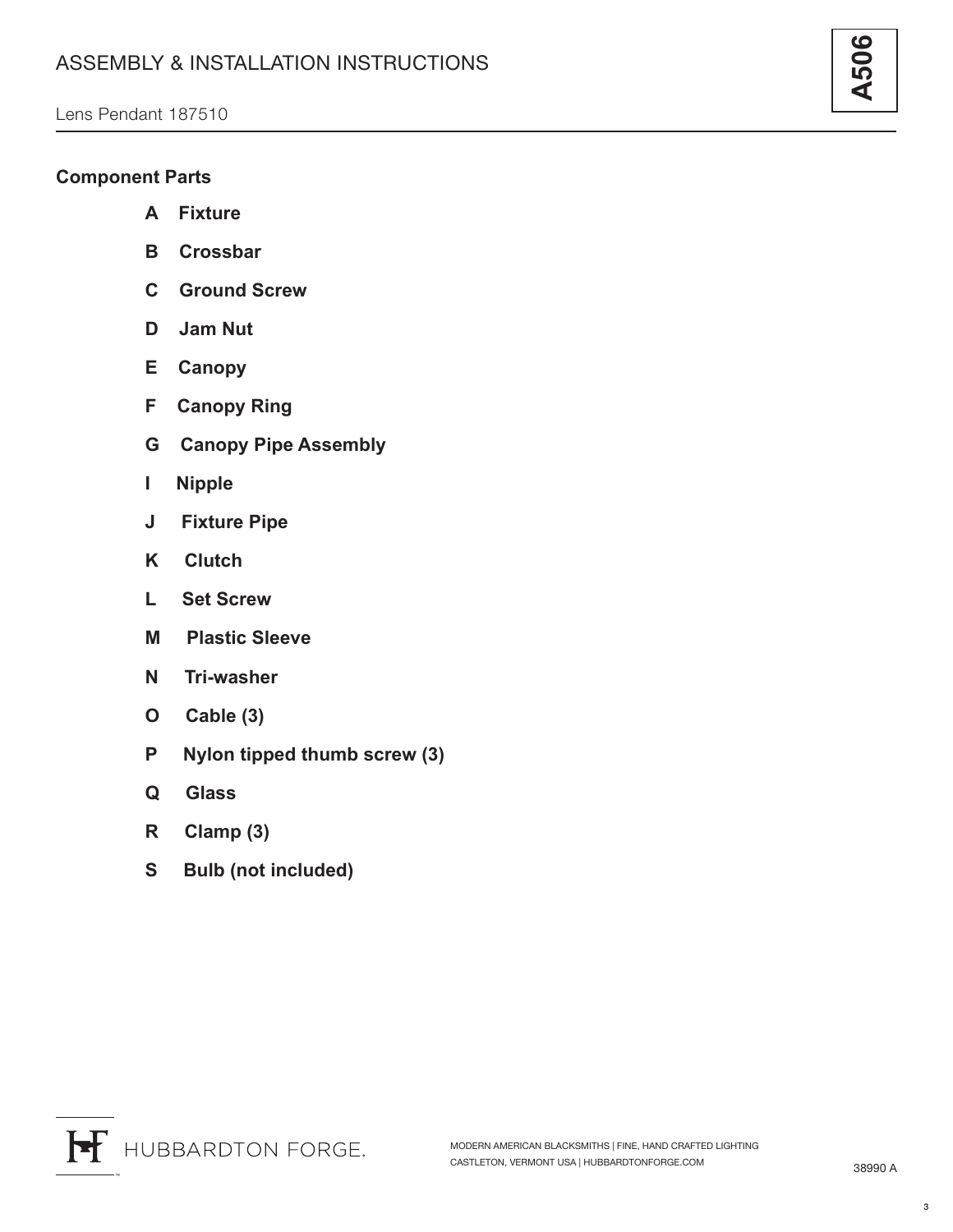**CAUTION:** *FAILURE TO INSTALL THIS FIXTURE PROPERLY MAY RESULT IN SERIOUS PERSONAL INJURY OR DEATH AND PROPERTY DAMAGE.* We recommend installation by a licensed electrician. This product must be installed in accordance with applicable installation code(s), by a person familiar with the construction and operation of the product and the hazards involved.\*

Caution: Do not exceed maximum wattage noted on fixture. Use only recommended bulbs with fixture.

Please Note: After installation extra hardware and accessories are possible due to our kits are used on multiple products and options.

# **To Install Fixed Height Fixture** *(Figure 1)*

**CAUTION:** BE SURE POWER IS OFF AT THE MAIN BREAKER BOX PRIOR TO INSTALLATION.

- 1. Carefully unpack fixture from the carton.
- 2. Carefully slide canopy ring (F) and canopy (E) over fixture wires so that they rest on the fixture. Make sure the smaller diameter side of canopy ring (F) is oriented up.
- 3. Thread the jam nut (D) and crossbar (B) onto threaded nipple (I). Leave parts loose.
- 4. Using two machine screws (not provided),fasten the cross bar (B) to the electric box.

*Note: A new electric box comes with screws. When replacing a fixture, retain the existing screws for use with the new fixture.*

- 5. Adjust the length of the threaded nipple (I) in crossbar (B) so that the canopy ring (F) will hold canopy (E) against the ceiling with no threads showing for best appearance. When the correct adjustment is established, tighten jam nut (D) against the cross bar (B) to hold adjustment.
- 6. Using suitable wire connectors (not provided) connect fixture wires to supply (white to white and black to black). Attach a pigtail lead to the crossbar ground screw (C). Connect all ground wires (bare copper or green to bare copper or green). Push wires back into electrical box.

**CAUTION:** MAKE SURE WIRE CONNECTORS ARE **A** TWISTED ON SECURELY, AND NO BARE WIRE IS EXPOSED.

- 7. Slide canopy (E) against ceiling and secure with canopy ring(F).
- 8. See 'To Install Glass' to complete installation.



**A506**

**HUBBARDTON FORGE.** 

4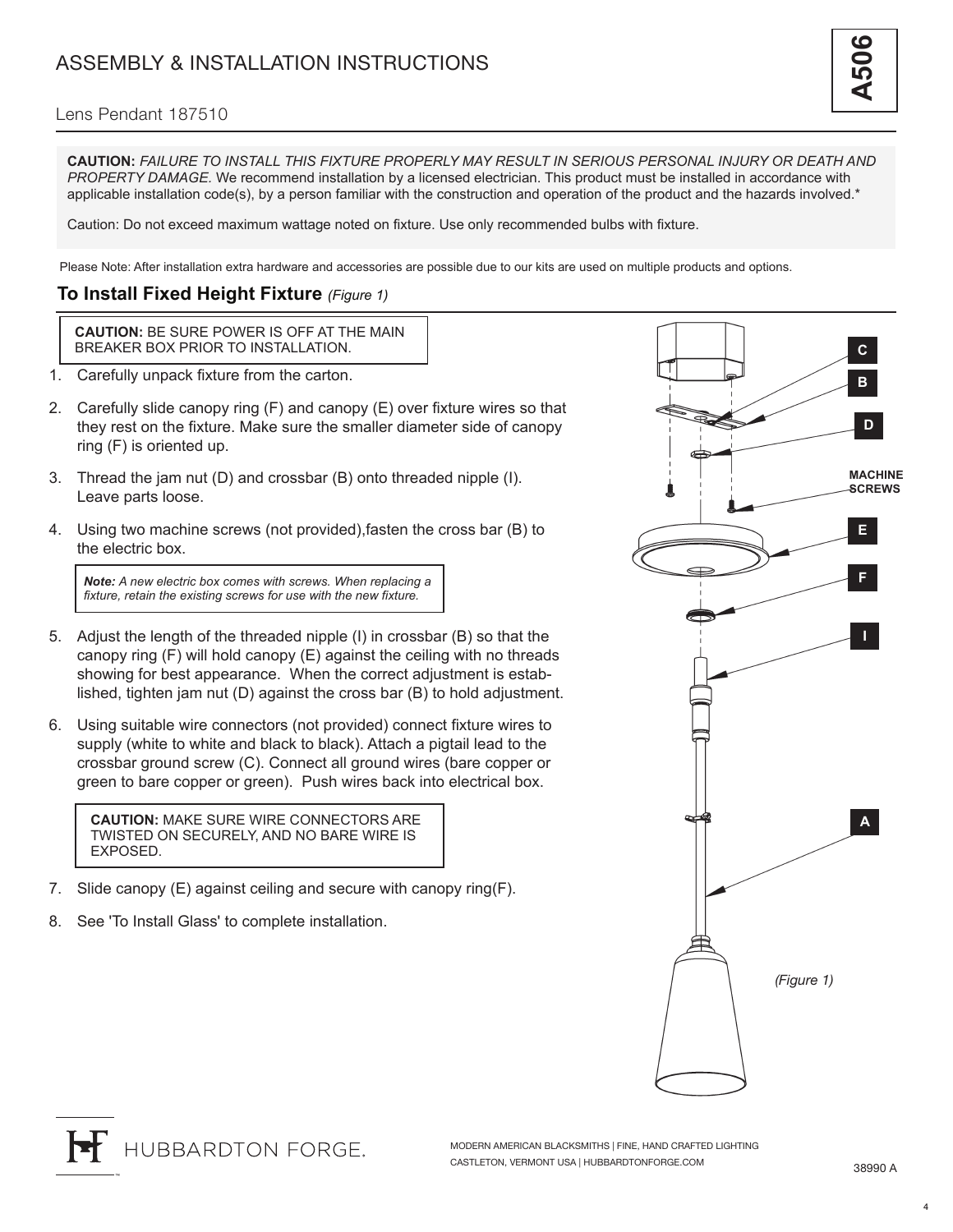#### Lens Pendant 187510

# **To Install Adjustable Height Fixture** *(Figures 2 & 3)*

- 1. Carefully unpack fixture from the carton.
- 2. Thread the jam nut (D) and crossbar (B) onto threaded nipple (I). Leave parts loose.
- 3. Using two machine screws (not provided), temporarily fasten the cross bar (B) to the electric box.

*Note: A new electric box comes with screws. When replacing a fixture, retain the existing screws for use with the new fixture.*

- 4. Adjust the length of the threaded nipple (I) in crossbar (B) so that the canopy ring (F) will hold canopy (E) against the ceiling with no threads showing for best appearance. When the correct adjustment is established, tighten jam nut (D) against the cross bar (B) to hold adjustment.
- 5. Remove the crossbar (B) from the electrical box and proceed with assembly instructions.
- 6. Carefully slide canopy ring (F) and canopy (E) over fixture pipe (J) until it rests on the fixture (A). Make sure the smaller diameter side of canopy ring (F) is oriented up.
- 7. Slide the wires from the fixture pipe (J) through the canopy pipe assembly (G).
- 8. Unscrew the clutch (K) from the canopy pipe assembly (G); slide it across the wires and onto the fixture pipe (J). Follow this with the plastic sleeve (M), oriented so the tapered end nests in the clutch (K). (Figure 3)
- 9. Slide the canopy pipe assembly (G) over the fixture pipe (J) as far as necessary to give you the total length of the fixture which you desire. It may be necessary to loosen the set screw (L) in the clutch (K). Be careful not to scratch the pipe surface and to pull excess wire up through the canopy pipe assembly (G). There must be a minimum 1-1/2" of inner pipe inside the outer pipe.
- 10. Tighten the set screw (L) in clutch (K) firmly with hex wrench provided.
- 11. Using two machine screws (not provided), fasten the cross bar (B) to the electric box.
- 12. Using suitable wire connectors (not provided) connect fixture wires to supply (white to white and black to black). Attach a pigtail lead to the crossbar ground screw (C). Connect all ground wires (bare copper or green to bare copper or green). Push wires back into electrical box.
- 13. Slide canopy (E) against ceiling and secure with canopy ring(F).
- 14. See 'To Install Glass' to complete installation.

**CAUTION:** MAKE SURE WIRE CONNECTORS ARE TWISTED ON SECURELY, AND NO BARE WIRE IS EXPOSED.

HUBBARDTON FORGE.